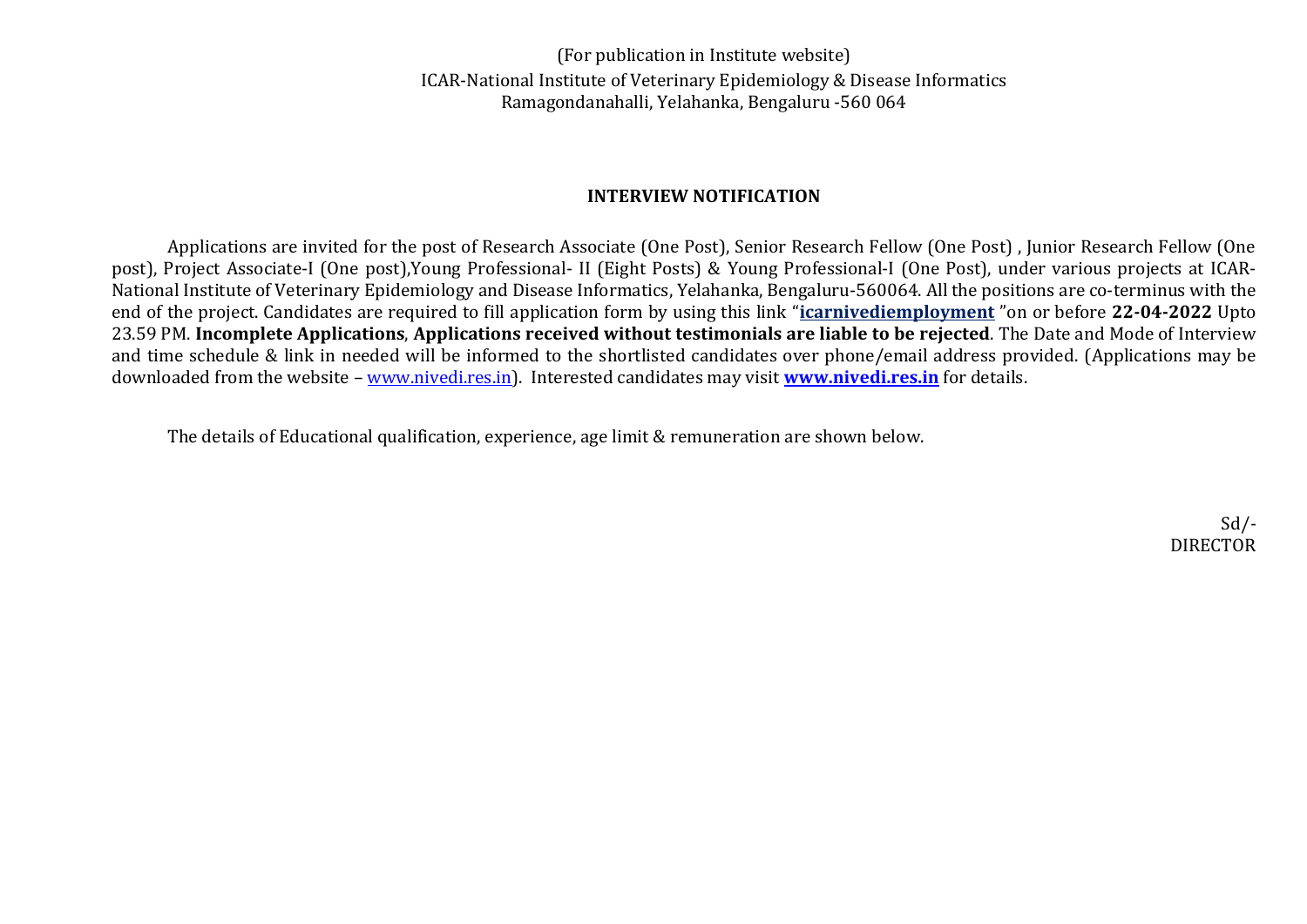| <b>ICAR - NIVEDI - DETAILS OF ADVERTISEMENT FOR VARIOUS TEMPORARY POSTS</b>                                                                                       |                 |  |  |  |  |  |  |
|-------------------------------------------------------------------------------------------------------------------------------------------------------------------|-----------------|--|--|--|--|--|--|
| SI.<br>Name of the project<br>Name of post<br><b>Education Qualification required</b><br><b>Desirable Experience</b><br>Remuneration                              | Age             |  |  |  |  |  |  |
| <b>No of Position</b><br><b>No</b>                                                                                                                                |                 |  |  |  |  |  |  |
| $\overline{2}$<br>5<br>$\mathbf{1}$<br>3<br>$\overline{4}$<br>6                                                                                                   | $7\overline{ }$ |  |  |  |  |  |  |
| <b>National Innovations</b><br>Post graduate in Computer Science/<br>$\mathbf{1}$<br>Senior Research<br>Experience in R/Python programming<br>Rs. 31000/- plus    | Upto 35 Years   |  |  |  |  |  |  |
| M. Tech in Computer science/information<br>in Climate Resilient<br>Fellow<br>and bio-informatics data analysis<br>24% HRA per                                     | for men and 40  |  |  |  |  |  |  |
| science/Bioinformatics (with four years<br><b>Agriculture (NICRA)</b><br>(One Position)<br>month for two                                                          | years<br>for    |  |  |  |  |  |  |
| for 2022-23, (likely<br>degree)<br>years and<br>Rs                                                                                                                | women.          |  |  |  |  |  |  |
| to continue till 2025-<br>$35000/-$<br>Plus<br>0r                                                                                                                 |                 |  |  |  |  |  |  |
| 26)<br>Candidates having PG degree in Basic<br>24% HRA per                                                                                                        |                 |  |  |  |  |  |  |
| Sciences with 3 years bachelors and 2<br>month from third                                                                                                         |                 |  |  |  |  |  |  |
| years Master's degree should have NET<br>year                                                                                                                     |                 |  |  |  |  |  |  |
| qualification and 2 years of research                                                                                                                             |                 |  |  |  |  |  |  |
| experience.                                                                                                                                                       |                 |  |  |  |  |  |  |
| $\overline{2}$<br>Master degree in bioinformatics / Natural<br>Knowledge in R/Bioinformatics/ data<br>i) $31,000/-$ HRA<br><b>DBT</b><br>Project<br>Project<br>on | Upto 35 Years.  |  |  |  |  |  |  |
| to Scholars who<br>"Establishment of a<br>Associate I<br>sciences.<br>analysis                                                                                    |                 |  |  |  |  |  |  |
| selected<br>are<br><b>Consortium for One</b><br>(One Position)                                                                                                    |                 |  |  |  |  |  |  |
| through<br>Health to address                                                                                                                                      |                 |  |  |  |  |  |  |
| (a)National<br>Zoonotic<br>and                                                                                                                                    |                 |  |  |  |  |  |  |
| Eligibility Tests-<br>Transboundary                                                                                                                               |                 |  |  |  |  |  |  |
| CSIR-UGC<br><b>NET</b><br>Diseases in India,                                                                                                                      |                 |  |  |  |  |  |  |
| including<br>including North east                                                                                                                                 |                 |  |  |  |  |  |  |
| lectureship<br>region.                                                                                                                                            |                 |  |  |  |  |  |  |
| (Assistant<br>for 2022-23, (likely                                                                                                                                |                 |  |  |  |  |  |  |
| Professorship) or<br>to continue till 2023-                                                                                                                       |                 |  |  |  |  |  |  |
| GATE or (b) A<br>24)                                                                                                                                              |                 |  |  |  |  |  |  |
| selection process                                                                                                                                                 |                 |  |  |  |  |  |  |
| through National                                                                                                                                                  |                 |  |  |  |  |  |  |
| level                                                                                                                                                             |                 |  |  |  |  |  |  |
| examinations                                                                                                                                                      |                 |  |  |  |  |  |  |
| conducted<br>by<br>Central                                                                                                                                        |                 |  |  |  |  |  |  |
| Government                                                                                                                                                        |                 |  |  |  |  |  |  |
| Departments and                                                                                                                                                   |                 |  |  |  |  |  |  |
| their<br>Agencies                                                                                                                                                 |                 |  |  |  |  |  |  |
| and Institutions.                                                                                                                                                 |                 |  |  |  |  |  |  |
| ii)25,000/-+ HRA                                                                                                                                                  |                 |  |  |  |  |  |  |
| for others who                                                                                                                                                    |                 |  |  |  |  |  |  |
| do not fall                                                                                                                                                       |                 |  |  |  |  |  |  |
| under(i) above                                                                                                                                                    |                 |  |  |  |  |  |  |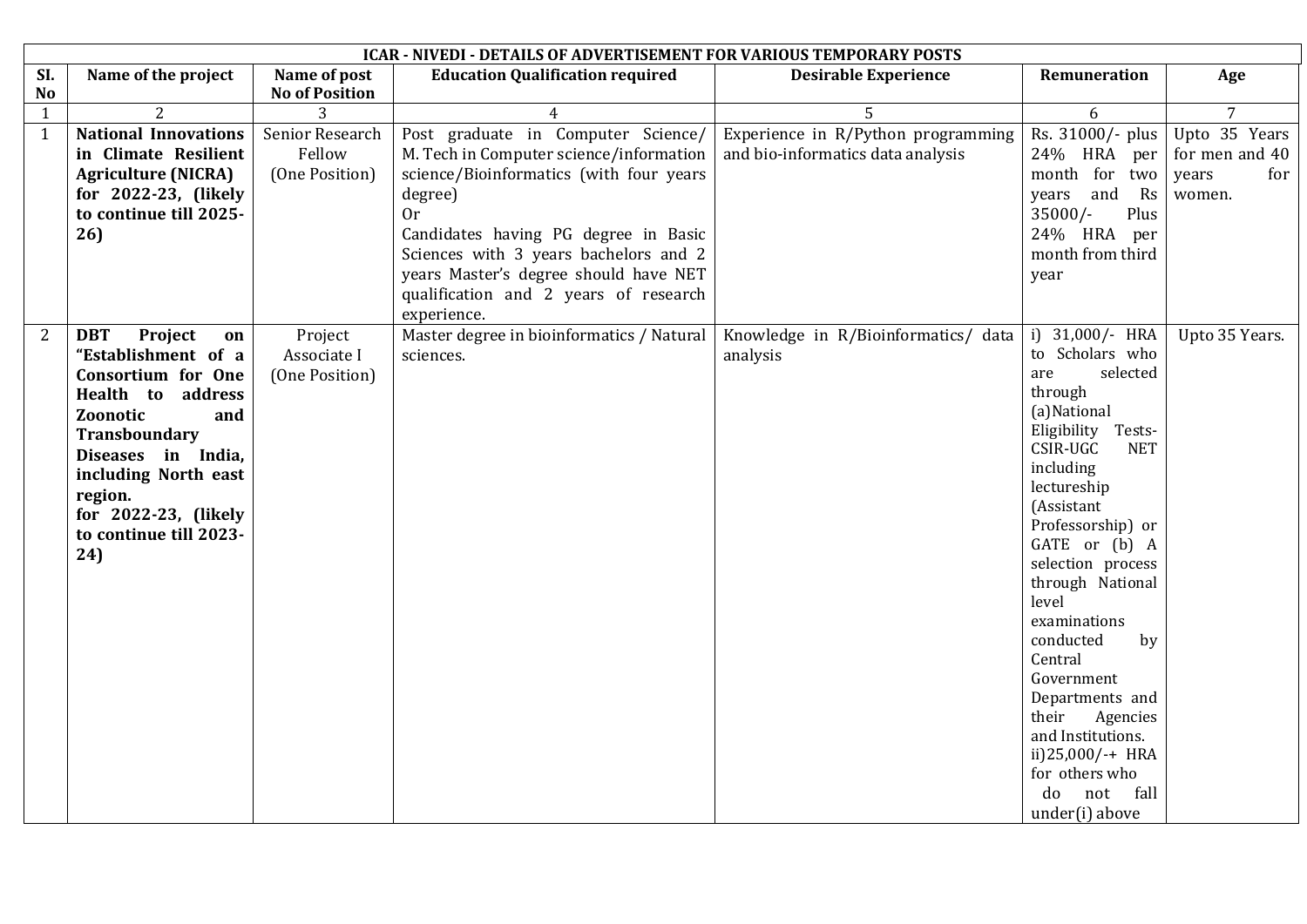| 3              | <b>INDO-UK</b><br><b>MRC</b> | Research        | PhD in Veterinary Parasitology/Veterinary            | Experience in analysis of pathogen data. | Rs. 49,000/- per | Upper age limit |
|----------------|------------------------------|-----------------|------------------------------------------------------|------------------------------------------|------------------|-----------------|
|                | Project                      | Associate       | Microbiology/Veterinary                              | Experience with working with different   | month + HRA      | 40 years<br>for |
|                | "Integrating                 | [One Position]  | Pathology/Veterinary                                 | GIS software like Arc GIS, ERDAS         | (for<br>Master   | 45<br>men and   |
|                | participatory                |                 | Medicine/Veterinary Epidemiology and                 | Imagine etc.                             | Degree holders)  | for<br>years    |
|                | approaches<br>and            |                 | Public                                               | handling<br>Experience<br>in<br>genetic  | & Rs. $54,000/-$ | women (as on    |
|                | traditional models to        |                 | Health/Veterinary Biostatistics/Bio-                 | phylogenetic<br>sequence<br>data<br>and  | +HRA (for PhD)   | date of<br>the  |
|                | strengthen                   |                 | informatics/Life Sciences                            | analysis.                                | as per norms     | advertisement)  |
|                | <b>One</b><br><b>Health</b>  |                 | <b>OR</b>                                            | Candidates with experience in One        |                  |                 |
|                | responses                    |                 | Master Degree holders: Master's degree in            | health projects will be preferred        |                  |                 |
|                | to zoonotic diseases         |                 | the relevant subject with 4/5 years of               |                                          |                  |                 |
|                | in India's changing          |                 | Bachelor's degree having 1 <sup>st</sup> division or |                                          |                  |                 |
|                | environments"                |                 | 60% marks or equivalent overall grade point          |                                          |                  |                 |
|                | date<br>(Project end         |                 | average, with at least three years'                  |                                          |                  |                 |
|                | 31.07.2022)                  |                 | experience in research as evidenced from             |                                          |                  |                 |
|                |                              |                 | Fellowship/Associateship/Training/other              |                                          |                  |                 |
|                |                              |                 | engagements as circulated vide F.No. 2-              |                                          |                  |                 |
|                |                              |                 | 9/2012-HRD dated 25.04.2014 and one                  |                                          |                  |                 |
|                |                              |                 | research paper in Science Citation                   |                                          |                  |                 |
|                |                              |                 | Indexed (SCI)/NAAS rated (more than 4)               |                                          |                  |                 |
|                |                              |                 | journal as per OM SR/S9/Z-09/2018 of                 |                                          |                  |                 |
|                |                              |                 | DST Dated 30.01.20192                                |                                          |                  |                 |
| $\overline{4}$ | <b>INDO-UK</b><br><b>MRC</b> | Young           | Minimum qualification: B.V. Sc & A.H                 | Desired qualification:                   | Consolidated     | 21 to 45 years  |
|                | Project                      | Professional-II |                                                      | <b>Masters</b><br>Veterinary<br>in       | Rs 35,000/-      | with relaxation |
|                | "Integrating                 | (One position)  |                                                      | Epidemiology/Masters<br>in<br>Veterinary |                  | as per rules on |
|                | participatory                |                 |                                                      | Public Health and Epidemiology           |                  | the date of the |
|                | approaches<br>and            |                 |                                                      | Candidates with experience in the area   |                  | advertisement.  |
|                | traditional models to        |                 |                                                      | of Veterinary Epidemiology will be       |                  |                 |
|                | strengthen                   |                 |                                                      | preferred.                               |                  |                 |
|                | <b>Health</b><br>One         |                 |                                                      | Working knowledge of GIS Software's      |                  |                 |
|                | responses                    |                 |                                                      | (ArcGIS, QGIS etc.) and Epi-Info will be |                  |                 |
|                | to zoonotic diseases         |                 |                                                      | added advantage.                         |                  |                 |
|                | in India's changing          |                 |                                                      |                                          |                  |                 |
|                | environments"                |                 |                                                      |                                          |                  |                 |
|                | (Project end<br>date         |                 |                                                      |                                          |                  |                 |
|                | 31.07.2022)                  |                 |                                                      |                                          |                  |                 |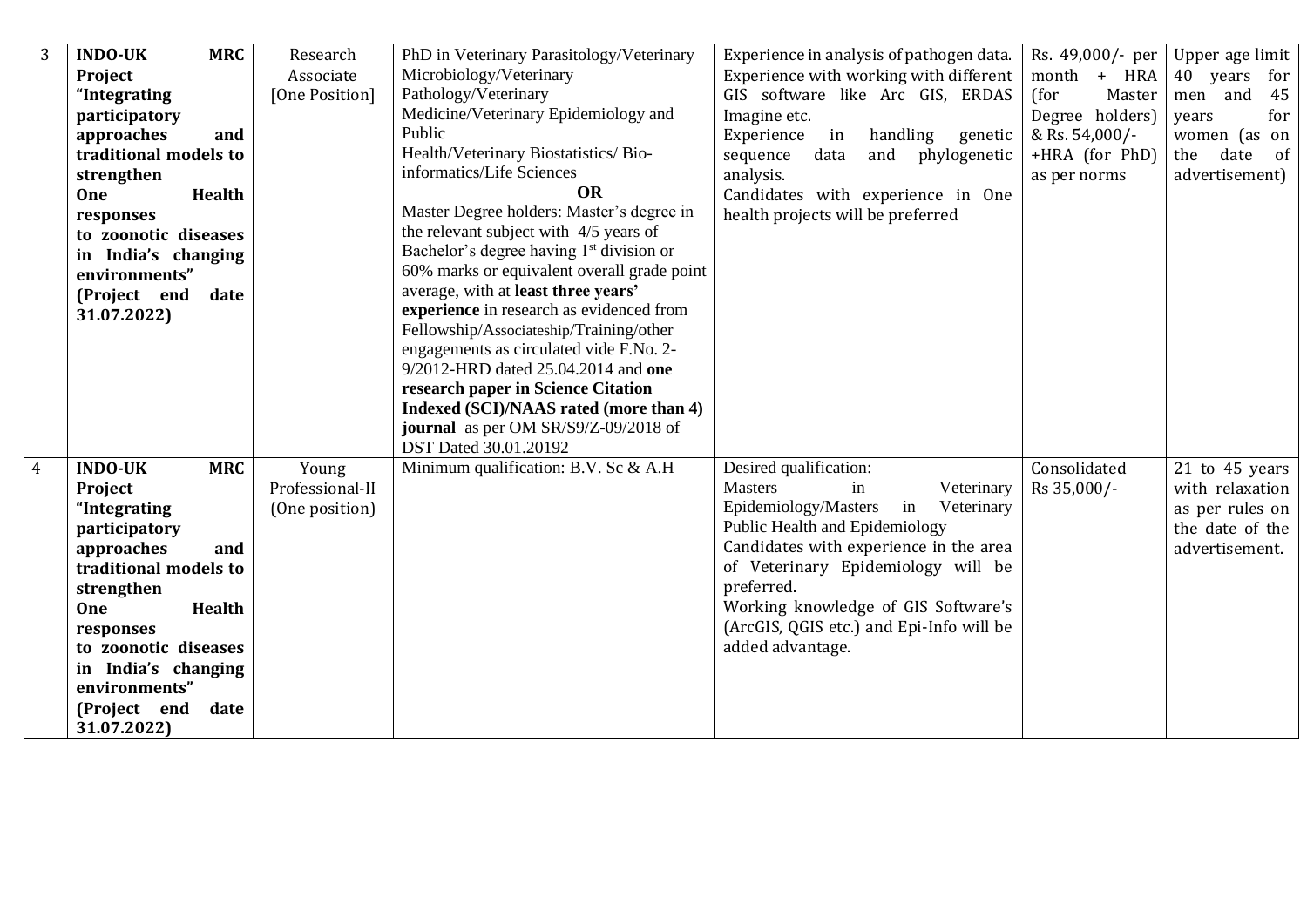| 5              | <b>INDO-UK</b><br><b>MRC</b><br>Project<br>"Integrating<br>participatory<br>approaches<br>and<br>traditional models to<br>strengthen<br>One<br><b>Health</b><br>responses<br>to zoonotic diseases<br>India's changing<br>in<br>environments"<br>(Project end<br>date<br>31.07.2022)     | Young<br>Professional-II<br>(One position)     | Minimum qualification: B.V. Sc & A.H<br><b>OR</b><br>M. Sc in Public Health Entomology                                                                                                                                                                                                                                                         | Desired qualification:<br>M. V .Sc in Veterinary Parasitology<br>Candidates with experience in working<br>on vector borne diseases, taxonomy of<br>vectors of public health importance and<br>experience in molecular techniques like<br>PCR and ELISA will be preferred.                                                                                           | Consolidated<br>Rs 35,000/-                                                                                                                                                                                   | 21 to 45 years<br>with relaxation<br>as per rules on<br>the date of the<br>advertisement.                       |
|----------------|-----------------------------------------------------------------------------------------------------------------------------------------------------------------------------------------------------------------------------------------------------------------------------------------|------------------------------------------------|------------------------------------------------------------------------------------------------------------------------------------------------------------------------------------------------------------------------------------------------------------------------------------------------------------------------------------------------|---------------------------------------------------------------------------------------------------------------------------------------------------------------------------------------------------------------------------------------------------------------------------------------------------------------------------------------------------------------------|---------------------------------------------------------------------------------------------------------------------------------------------------------------------------------------------------------------|-----------------------------------------------------------------------------------------------------------------|
| 6              | <b>INDO-UK</b><br><b>MRC</b><br>Project<br>"Integrating<br>participatory<br>approaches<br>and<br>traditional models to<br>strengthen<br><b>One</b><br><b>Health</b><br>responses<br>to zoonotic diseases<br>in India's changing<br>environments"<br>(Project end<br>date<br>31.07.2022) | Young<br>Professional-II<br>(One position)     | Minimum qualification: B.V.Sc & A.H<br>OR<br>M.Sc./M.Tech in<br>Biotechnology/Microbiology/Biochemistry                                                                                                                                                                                                                                        | Candidates with knowledge about One<br>Health will be preferred.<br>Desired qualification:<br>M.V.Sc in Veterinary<br>Parasitology/Veterinary<br>Microbiology/Veterinary<br>Pathology/Veterinary<br><b>Public Health</b>                                                                                                                                            | Consolidated<br>Rs 35,000/-                                                                                                                                                                                   | 21 to 45 years<br>with relaxation<br>as per rules on<br>the date of the<br>advertisement.                       |
| $\overline{7}$ | <b>National</b><br>Animal<br>Control<br><b>Disease</b><br>Program (NADCP) -<br><b>Brucellosis</b><br>(Sero monitoring)<br>for 2022-23, (likely<br>to continue till 2025-<br>26                                                                                                          | Research<br>Junior<br>Fellow<br>(One Position) | Master Degree in Veterinary Science with<br>specialization in Veterinary Microbiology<br>Pathology/<br>public<br>health/<br>Biochemistry/ Preventive veterinary<br>medicine OR master degree in basic<br>with<br>science<br>specialization<br>in<br>Biotechnology/<br>Biochemistry/<br>Microbiology with NET/GATE or similar<br>qualification. | Experience in serological tests routinely<br>used for diagnosis of diseases especially<br>brucellosis, different types ELISAs,<br>maintenance and sub culturing of<br>Brucella,<br>antigen extraction<br>and<br>purification, quality<br>evaluation of<br>computer<br>antigen,<br>and statistical<br>analysis knowledge is essential with<br>report writing skills. | $31000/-$<br>Plus<br>24% HRA<br>per<br>month<br>for two<br>and<br>years<br>$35000/-$<br>Plus<br>24% HRA<br>per<br>month<br>as SRF<br>from third year<br>onwards subject<br>satisfactory<br>to<br>performance. | 30 Years for<br>Men and 35<br>years for<br>women and<br>with relaxation<br>to SC/ST and<br>OBC as per<br>rules. |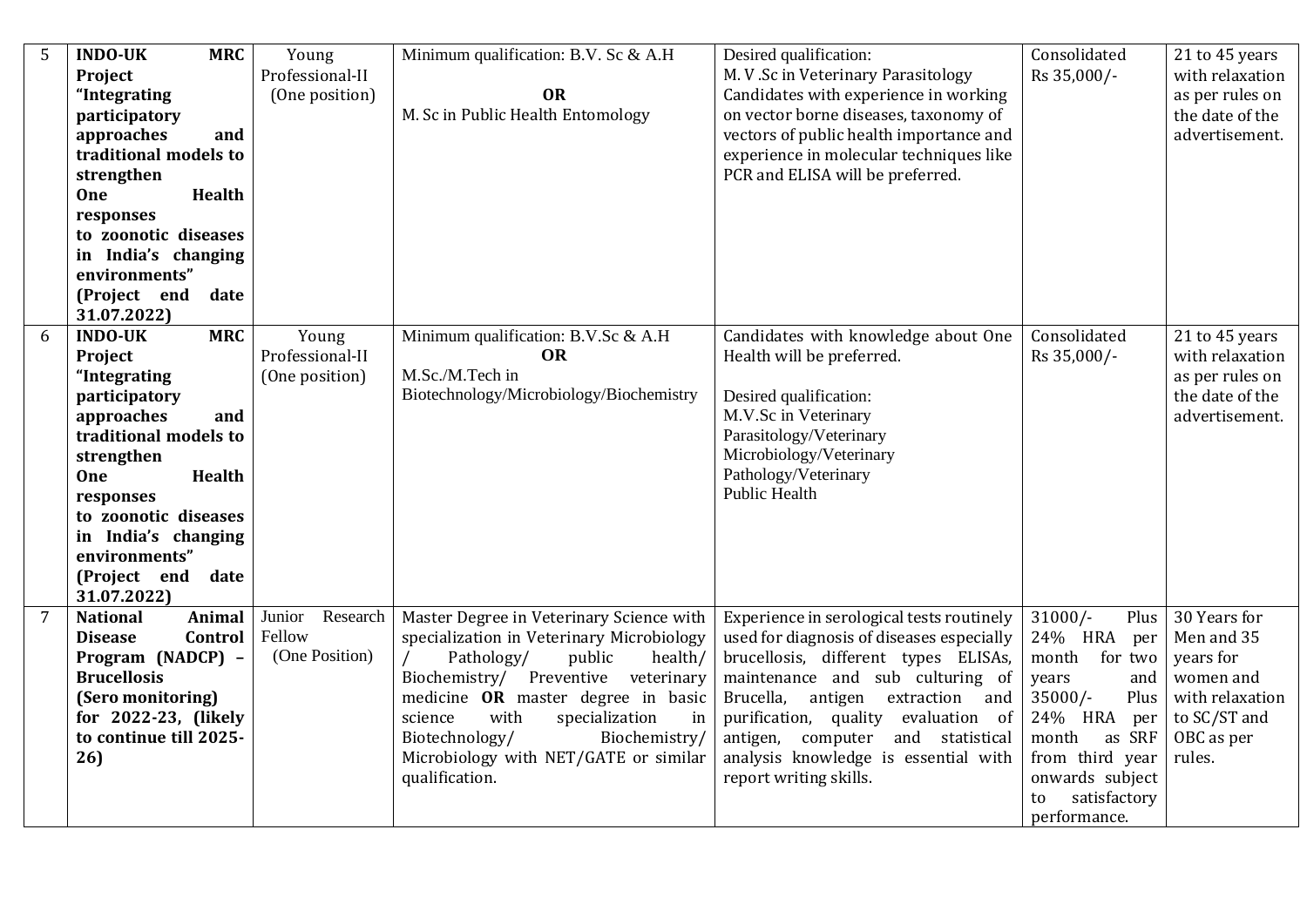| 8                      | <b>National</b><br>Animal | Young            | Postgraduates<br>in<br>Biotechnology/  | Experience in serological tests routinely | Rs.35,000/-      | 21 to 45 years  |
|------------------------|---------------------------|------------------|----------------------------------------|-------------------------------------------|------------------|-----------------|
|                        | Control<br><b>Disease</b> | Professional-II  | Biochemistry/Microbiology              |                                           |                  | with relaxation |
|                        |                           | (Two Position)   |                                        | used for diseases especially brucellosis, | consolidated per |                 |
|                        | Program (NADCP) -         |                  | or                                     | ELISAs, antigen extraction, purification  | month.           | as per rules on |
|                        | <b>Brucellosis</b>        |                  | Graduate degree in Animal Science,     | and quality evaluation for use in ELISA,  |                  | the date of the |
|                        | (Sero monitoring)         |                  | <b>Veterinary Sciences</b>             | computers and statistical analysis        |                  | advertisement.  |
|                        | for 2022-23, (likely      |                  |                                        | knowledge is essential.                   |                  |                 |
|                        | to continue till 2025-    |                  |                                        |                                           |                  |                 |
|                        | 26                        |                  |                                        |                                           |                  |                 |
| 9                      | <b>National</b><br>Animal | Young            | Graduate in any branch of Science      | Experience in laboratory work related     | Rs.25,000/-      | 21 to 45 years  |
|                        | Control<br><b>Disease</b> | Professional-I   | 0r                                     | preparation media,<br>reagents,<br>to     | consolidated per | with relaxation |
|                        | Program (NADCP) -         | (One Position)   | Diploma in Agricultural Sciences       | labelling and storing of samples.         | month.           | as per rules on |
|                        | <b>Brucellosis</b>        |                  |                                        | Experience<br>in procurement<br>and       |                  | the date of the |
|                        | (Sero monitoring)         |                  |                                        | settlement of bills for the material      |                  | advertisement.  |
|                        | for 2022-23, (likely      |                  |                                        | procured under the project, e-office and  |                  |                 |
| to continue till 2025- |                           |                  |                                        | ICAR-ERP.<br>Having<br>Field<br>work      |                  |                 |
|                        | 26                        |                  |                                        | experience will be added advantage        |                  |                 |
| 10                     | Characterization<br>of    | Young            | BVSc /BVSc&AH                          | MVSc in Microbiology/Biotechnology/       | Rs.35,000/-      | 21 to 45 years  |
|                        | bluetongue<br>virus       | Professional-II  | <b>OR</b>                              | Pathology/Parasitology                    | consolidated per | with relaxation |
|                        | strains/serotypes         | (Three Position) | M.sc in Microbiology/Biotechnology     | In addition, candidates with working      | month.           | as per rules on |
|                        | and assessment of         |                  | 0 <sub>R</sub>                         | experience in animal cell culture and     |                  | the date of the |
|                        | their suitability as      |                  | M. Tech in Microbiology/Biotechnology. | Molecular Biological Techniques will be   |                  | advertisement.  |
|                        | vaccine candidates to     |                  |                                        | preferred. Candidates are required to     |                  |                 |
|                        | field<br>the<br>current   |                  |                                        | produce documentary evidence that         |                  |                 |
|                        | scenario                  |                  |                                        | they have working experience in animal    |                  |                 |
|                        | for $2022-23$ , (likely   |                  |                                        | cell culture.                             |                  |                 |
|                        | to continue till 2024-    |                  |                                        |                                           |                  |                 |
|                        | 25)                       |                  |                                        |                                           |                  |                 |